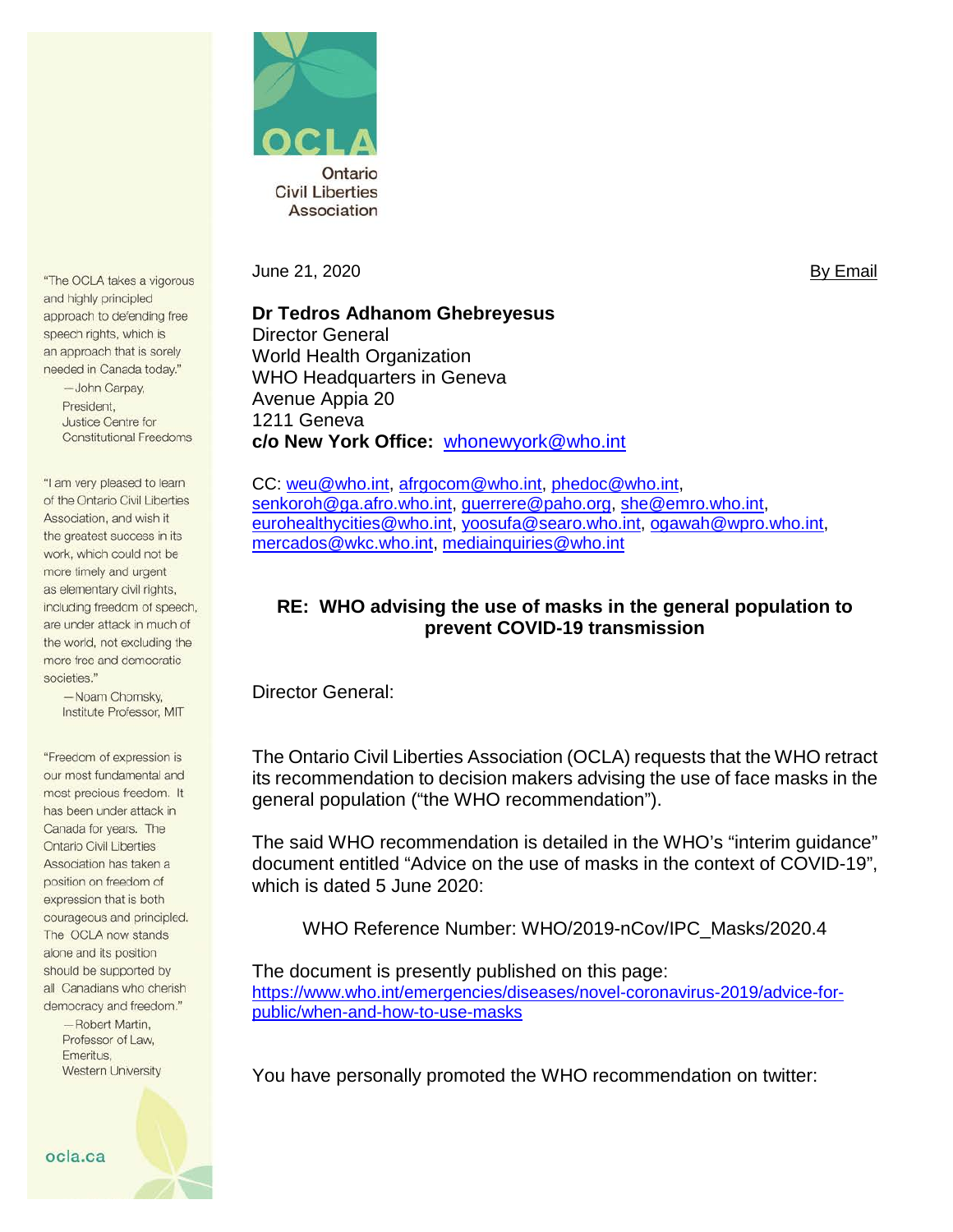

"In light of evolving evidence, WHO advises that governments should encourage the general public to wear masks where there is widespread transmission & physical distancing is difficult, such as on public transport, in shops or in other confined or crowded environments"-@DrTedros

11:28 AM · Jun 5, 2020 · Twitter Web App

**1.7K Retweets 1.6K Likes** 

We believe that the WHO recommendation is harmful to public health, and harmful to the very fabric of society. The recommendation is used by governments as a ready-made justification to impose mask use in the general population. The resulting legislative dictates and policies of coercion broadly violate civil, political and human rights. We ask that your ill-conceived recommendation be retracted immediately.

The context is one where: <sup>[1](#page-1-0)</sup>

- Viral respiratory diseases, based on rapid mutations, have co-evolved with powerful, complex, and adaptive immune systems of breathing animals for some 300 million years and with human ancestors for some 5 million years, in the absence of vaccines.
- There was no statistically significant increase in winter-burden all-cause mortality in 2019-2020, compared to the last many decades of reliable data for Northern mid-latitude nations.
- A sharp peak in all-cause mortality by week occurred synchronously in several jurisdictions, across continents and oceans, immediately following the WHO declaration of the pandemic.
- The said peak can be attributed to government preparedness response to COVID-19, impacting immune-vulnerable institutionalized persons in those jurisdictions.

In your document, you state (at p. 6):

l

At the present time, the widespread use of masks by healthy people in the community setting is not yet supported by high quality or direct scientific

<span id="page-1-0"></span><sup>1</sup> Rancourt, DG (2020) "All-cause mortality during COVID-19: No plague and a likely signature of mass homicide by government response", *ResearchGate*, 2 June 2020, [DOI: 10.13140/RG.2.2.24350.77125](https://www.researchgate.net/publication/341832637_All-cause_mortality_during_COVID-19_No_plague_and_a_likely_signature_of_mass_homicide_by_government_response) ; Rancourt, DG (2020) "Mortalité toutes causes confondues pendant la COVID-19 : Pas de fléau et une signature probable d'homicide de masse par la réponse du gouvernement", *Le Saker Francophone*, 2 juin 2020,<https://lesakerfrancophone.fr/mortalite-toutes-causes-confondues-pendant-la-covid-19>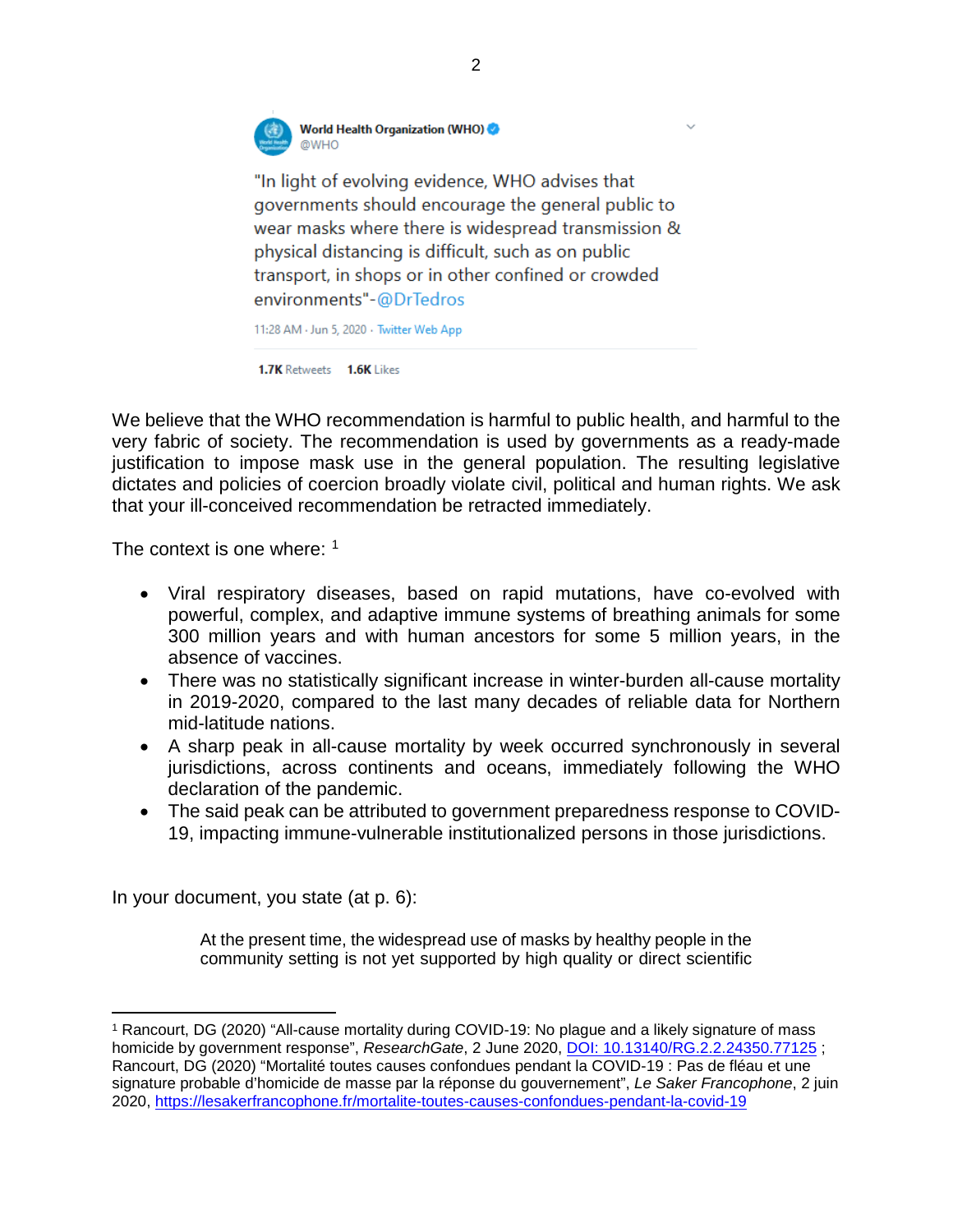evidence and there are potential benefits and harms to consider (see below).

Even this introductory statement of yours has two problems.

 $\overline{a}$ 

First, it contains the palpable bias that "there must be benefits".

Second, more importantly, you fail to mention that several randomized controlled trials with verified outcomes (infections) were specifically designed to detect a benefit, and did not find any measurable benefit, for any viral respiratory disease. This includes the many randomized controlled trials that find no difference between open-sided surgical masks and respirators. [2](#page-2-0)

doi:10.1001/jama.2019.11645,<https://jamanetwork.com/journals/jama/fullarticle/2749214>

<span id="page-2-0"></span> $2 \cdot$  Xiao, J et al. (2020) "Nonpharmaceutical Measures for Pandemic Influenza in Nonhealthcare Settings—Personal Protective and Environmental Measures", *Emerg Infect Dis.* 5 May 2020;26(5):967- 975.<https://dx.doi.org/10.3201/eid2605.190994>

<sup>[&</sup>quot;Although mechanistic studies support the potential effect of hand hygiene or face masks, evidence from 14 randomized controlled trials of these measures did not support a substantial effect on transmission of laboratory-confirmed influenza. We similarly found limited evidence on the effectiveness of improved hygiene and environmental cleaning."]

<sup>●</sup> Rancourt, DG (2020) "Masks Don't Work: a Review of Science Relevant to Covid-19 Social Policy", *ResearchGate*, 11 April 2020, now at *viXra*:<https://vixra.org/abs/2006.0044>

<sup>●</sup> Long, Y et al. (2020) "Effectiveness of N95 respirators versus surgical masks against influenza: A systematic review and meta‐analysis", *J Evid Based Med.* 2020; 1‐ 9.<https://doi.org/10.1111/jebm.12381> ["A total of six RCTs involving 9 171 participants were included. There were no statistically significant differences in preventing laboratory‐confirmed influenza, laboratory‐confirmed respiratory viral infections, laboratory‐confirmed respiratory infection and influenzalike illness using N95 respirators and surgical masks. Meta‐analysis indicated a protective effect of N95 respirators against laboratory‐confirmed bacterial colonization."]

<sup>●</sup> Bartoszko, JJ et al. (2020) "Medical masks vs N95 respirators for preventing COVID-19 in healthcare workers: A systematic review and meta-analysis of randomized trials", *Influenza Other Respir Viruses*, 2020;14(4):365-373,<https://doi.org/10.1111/irv.12745>

<sup>[&</sup>quot;Four RCTs were meta‐analyzed adjusting for clustering. Compared with N95 respirators; the use of medical masks did not increase laboratory‐confirmed viral (including coronaviruses) respiratory infection or clinical respiratory illness."]

<sup>●</sup> Radonovich, LJ et al. (2019) "N95 Respirators vs Medical Masks for Preventing Influenza Among Health Care Personnel: A Randomized Clinical Trial", *JAMA*. 2019; 322(9): 824–833.

<sup>[&</sup>quot;Among 2862 randomized participants, 2371 completed the study and accounted for 5180 HCWseasons. … Among outpatient health care personnel, N95 respirators vs medical masks as worn by participants in this trial resulted in no significant difference in the incidence of laboratory-confirmed influenza."]

<sup>●</sup> Offeddu, V et al. (2017) "Effectiveness of Masks and Respirators Against Respiratory Infections in Healthcare Workers: A Systematic Review and Meta-Analysis", *Clinical Infectious Diseases*, Volume 65, Issue 11, 1 December 2017, Pages 1934–1942,<https://doi.org/10.1093/cid/cix681>

<sup>[&</sup>quot;Self-reported assessment of clinical outcomes was prone to bias. Evidence of a protective effect of masks or respirators against verified respiratory infection (VRI) was not statistically significant"; as per their Figure 2c1

<sup>●</sup> Smith, JD et al. (2016) "Effectiveness of N95 respirators versus surgical masks in protecting health care workers from acute respiratory infection: a systematic review and meta-analysis", *CMAJ*, Mar 2016, cmaj.150835; DOI: 10.1503/cmaj.150835,<https://www.cmaj.ca/content/188/8/567>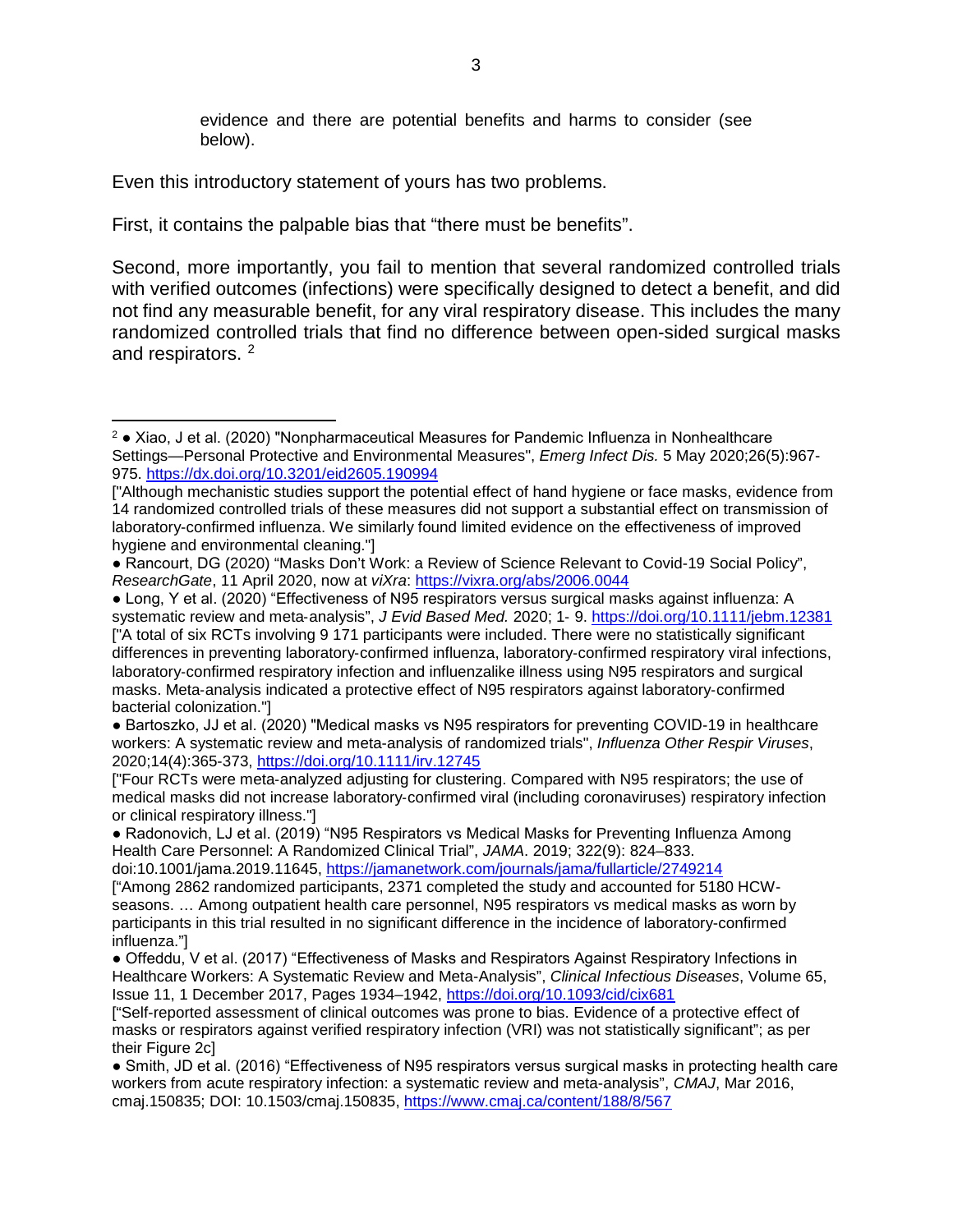You failed to mention that such results set a probabilistic upper limit on mask effectiveness, and you failed to calculate this upper limit. Instead, you repeat the misleading notion that reliable evidence has "not yet" been found to confirm your adopted bias.

In other words, if masks were even moderately effective at reducing the risk of infection, then a benefit would have been statistically detected in one or more of the many reliable trials that have already been made.

More fundamentally, a major problem with your document is that you wrongly rely on substandard scientific reports as constituting usable "evidence". With public policy, especially health policy having draconian consequences, there must be a standards threshold below which a given report cannot be used as an indicator of reality. The reason that science requires randomized controlled trials with verified outcomes is precisely because other study designs are susceptible to bias.

The context of a new disease and of a publicized pandemic is one in which all reporting (media, political, and scientific) is susceptible to large bias. The mechanisms of the biases are well known and anticipated, such as: political posturing, partisan conflicts, career advancement, publication-record padding, "discovery" recognition, public-interest and public-support mining, institutional and personal reputational enhancement, funding opportunities, corporate interests, and so on.

Group bias is not an uncommon phenomenon. Large numbers of bias-susceptible studies that agree are of little value. Any study that does not apply the established scientific tools

[https://www.cambridge.org/core/journals/epidemiology-and-infection/article/face-masks-to-prevent](https://www.cambridge.org/core/journals/epidemiology-and-infection/article/face-masks-to-prevent-transmission-of-influenza-virus-a-systematic-review/64D368496EBDE0AFCC6639CCC9D8BC05)[transmission-of-influenza-virus-a-systematic-review/64D368496EBDE0AFCC6639CCC9D8BC05](https://www.cambridge.org/core/journals/epidemiology-and-infection/article/face-masks-to-prevent-transmission-of-influenza-virus-a-systematic-review/64D368496EBDE0AFCC6639CCC9D8BC05)  [None of the studies reviewed showed a benefit from wearing a mask, in either HCW or community

l

<sup>[&</sup>quot;We identified 6 clinical studies ... In the meta-analysis of the clinical studies, we found no significant difference between N95 respirators and surgical masks in associated risk of (a) laboratory-confirmed respiratory infection, (b) influenza-like illness, or (c) reported work-place absenteeism."]

<sup>●</sup> bin-Reza, F et al. (2012) "The use of masks and respirators to prevent transmission of influenza: a systematic review of the scientific evidence", *Influenza and Other Respiratory Viruses* 6(4), 257–267, <https://onlinelibrary.wiley.com/doi/epdf/10.1111/j.1750-2659.2011.00307.x>

<sup>[&</sup>quot;There were 17 eligible studies. … None of the studies established a conclusive relationship between mask ⁄ respirator use and protection against influenza infection."]

<sup>●</sup> Cowling, B et al. (2010) "Face masks to prevent transmission of influenza virus: A systematic review", *Epidemiology and Infection*, 138(4), 449-456. doi:10.1017/S0950268809991658,

members in households (H). See summary Tables 1 and 2 therein.]

<sup>●</sup> Jacobs, JL et al. (2009) "Use of surgical face masks to reduce the incidence of the common cold among health care workers in Japan: A randomized controlled trial", *American Journal of Infection Control*, Volume 37, Issue 5, 417 - 419,<https://www.ncbi.nlm.nih.gov/pubmed/19216002>

<sup>[</sup>N95-masked health-care workers (HCW) were significantly more likely to experience headaches. Face mask use in HCW was not demonstrated to provide benefit in terms of cold symptoms or getting colds.]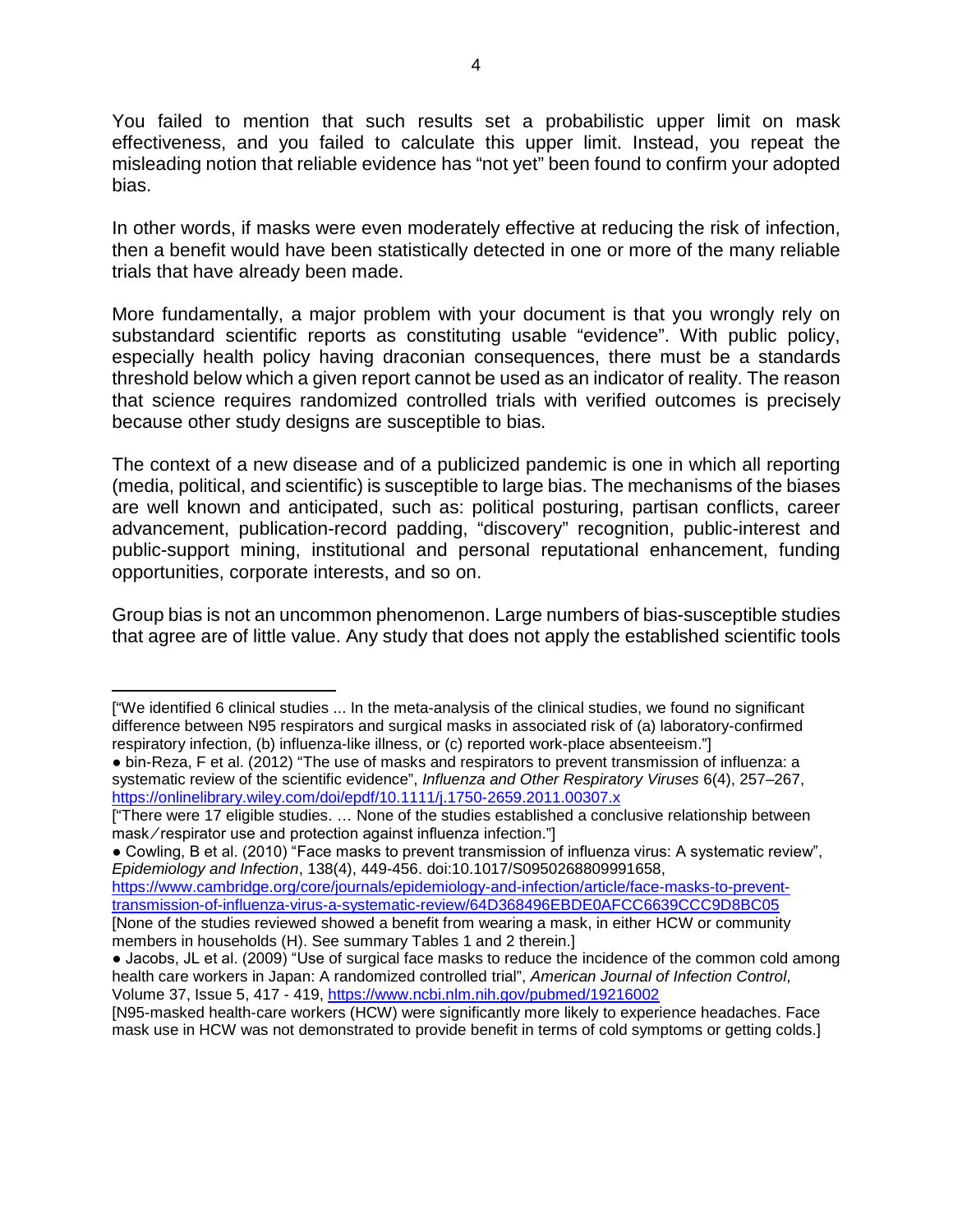for avoiding observational bias should be presumed to be biased, in any draconian policy context.

That is why the WHO cannot collect and rely on potentially biased studies to make recommendations that can have devastating effects (see below) on the lives of literally billions. Rather, the WHO must apply a stringent standards threshold, and accept only randomized controlled trials with verified outcomes. In this application, the mere fact that several such quality studies have not ever confirmed the positive effects reported in biassusceptible reports should be a red flag.

For example, two amply promoted recent studies that do not satisfy the standards threshold, and that, in our opinion, have a palpable risk of large bias are the following.

The study of Renyi Zhang et al.:

"Identifying airborne transmission as the dominant route for the spread of COVID-19" by Zhang, Renyi et al., *Proceedings of the National Academy of Sciences*, 11 June 2020, 202009637; [DOI: 10.1073/pnas.2009637117,](https://www.pnas.org/content/early/2020/06/10/2009637117)

which was not used in your document, presumably because it was published later.

The Zhang study applies concocted linear extrapolations of non-linear epidemiological curves to conclude that mask-imposition policies must have worked. The work appears to be squarely contradicted by Sajadi et al. who rigorously showed that the COVID-19 outbreaks of high-transmission centers were restricted to a narrow band of latitude, temperature and absolute humidity, irrespective of any considerations of social-distancing impositions, including masks, as would be expected for known viral respiratory diseases.[3](#page-4-0)

And, the study of DK Chu et al.:

"Physical distancing, face masks, and eye protection to prevent personto-person transmission of SARS-CoV-2 and COVID-19: a systematic review and meta-analysis" by Chu, DK et al., *Lancet*, 1 June 2020, S0140673620311429, [https://www.thelancet.com/journals/lancet/article/PIIS0140-](https://www.thelancet.com/journals/lancet/article/PIIS0140-6736(20)31142-9/) [6736\(20\)31142-9/,](https://www.thelancet.com/journals/lancet/article/PIIS0140-6736(20)31142-9/)

which is your reference 42.

 $\overline{\phantom{a}}$ 

The Chu study was funded by the WHO. It contains no randomized controlled trials, but rather uses a hodgepodge of data about associations of ill-defined factors. DK Chu et al.'s own appraisal of "certainty" regarding their conclusion about masks is "LOW" meaning "our confidence in the effect estimate is limited; the true effect could be

<span id="page-4-0"></span><sup>3</sup> Sajadi, MM et al. (2020) "Temperature, Humidity, and Latitude Analysis to Estimate Potential Spread and Seasonality of Coronavirus Disease 2019 (COVID-19)", *JAMA*, Netw Open. 11 June 2020; 3(6): e2011834. [doi:10.1001/jamanetworkopen.2020.11834](https://jamanetwork.com/journals/jamanetworkopen/fullarticle/2767010)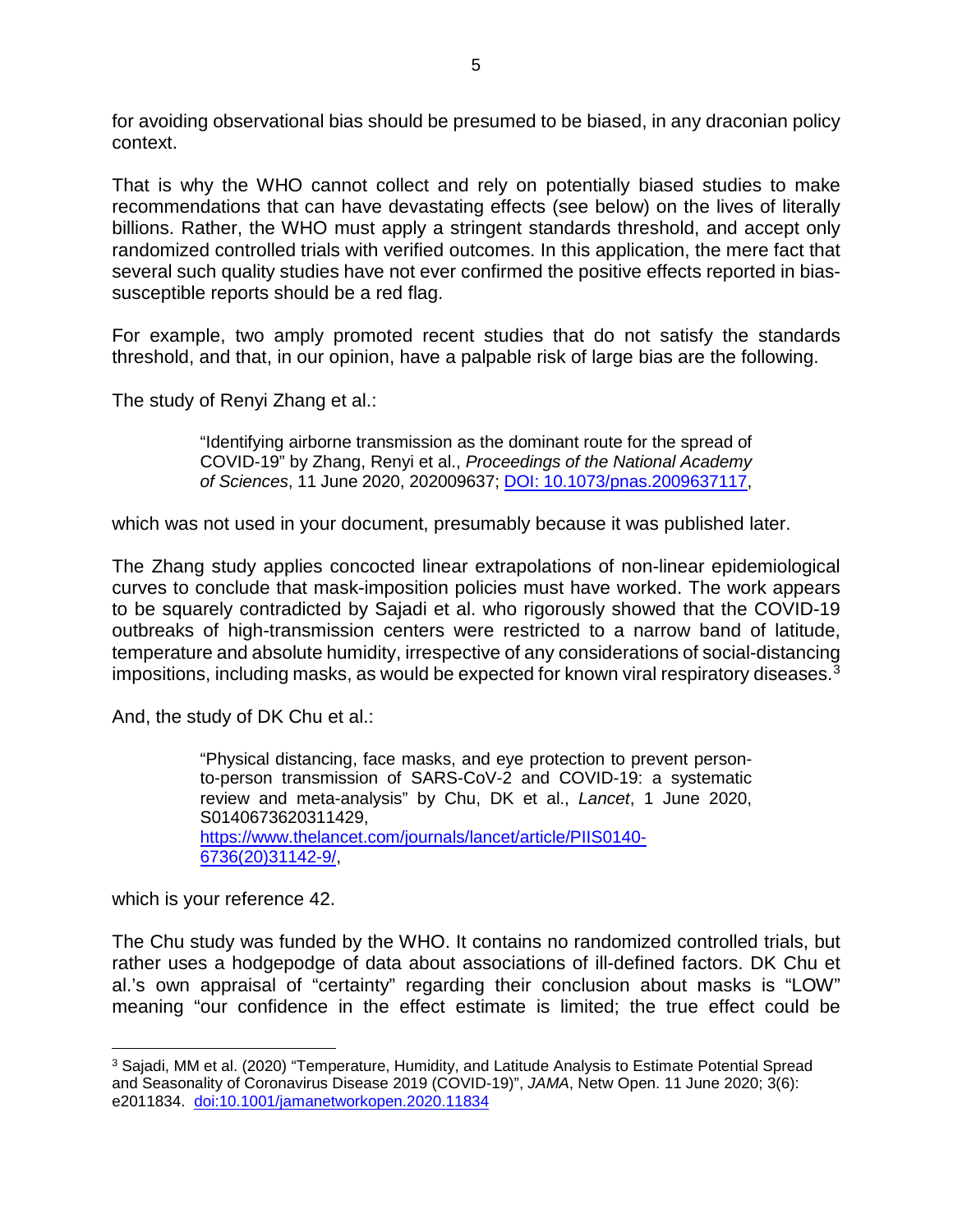substantially different from the estimate of the effect" (their Table 2), yet such a result is a basis for your recommendation to governments.

In your document, having made the recommendation for the use of masks in the general population (your Table 2), you go on to describe "benefits" and "harms" of such applications.

Under the **"Potential benefits/advantages"** section (p. 7), you incorrectly claim that "likely advantages" include "reduced potential exposure risk from infected persons before they develop symptoms". How this can be a "likely" advantage, in a total absence of reliable data, is beyond comprehension.

Your other "likely advantages" include:

- reduced potential stigmatization of individuals wearing masks to prevent infecting others …;
- making people feel they can play a role in contributing to stopping spread of the virus;
- reminding people to be compliant with other measures (e.g., hand hygiene, not touching nose and mouth) ...;
- potential social and economic benefits. Amidst the global shortage of surgical masks and PPE, encouraging the public to create their own fabric masks may promote individual enterprise and community integration. Moreover, the production of nonmedical masks may offer a source of income for those able to manufacture masks within their communities. Fabric masks can also be a form of cultural expression, encouraging public acceptance of protection measures in general…

Your document next has the section entitled **"Potential harms/disadvantages"**, in which you state:

> The likely disadvantages of the use of mask by healthy people in the general public include:

- potential increased risk of self-contamination due to the manipulation of a face mask and subsequently touching eyes with contaminated hands;
- potential self-contamination that can occur if non-medical masks are not changed when wet or soiled. This can create favourable conditions for microorganism to amplify;
- potential headache and/or breathing difficulties, depending on type of mask used;
- potential development of facial skin lesions, irritant dermatitis or worsening acne, when used frequently for long hours;
- difficulty with communicating clearly;
- $\mathbf{r}$  .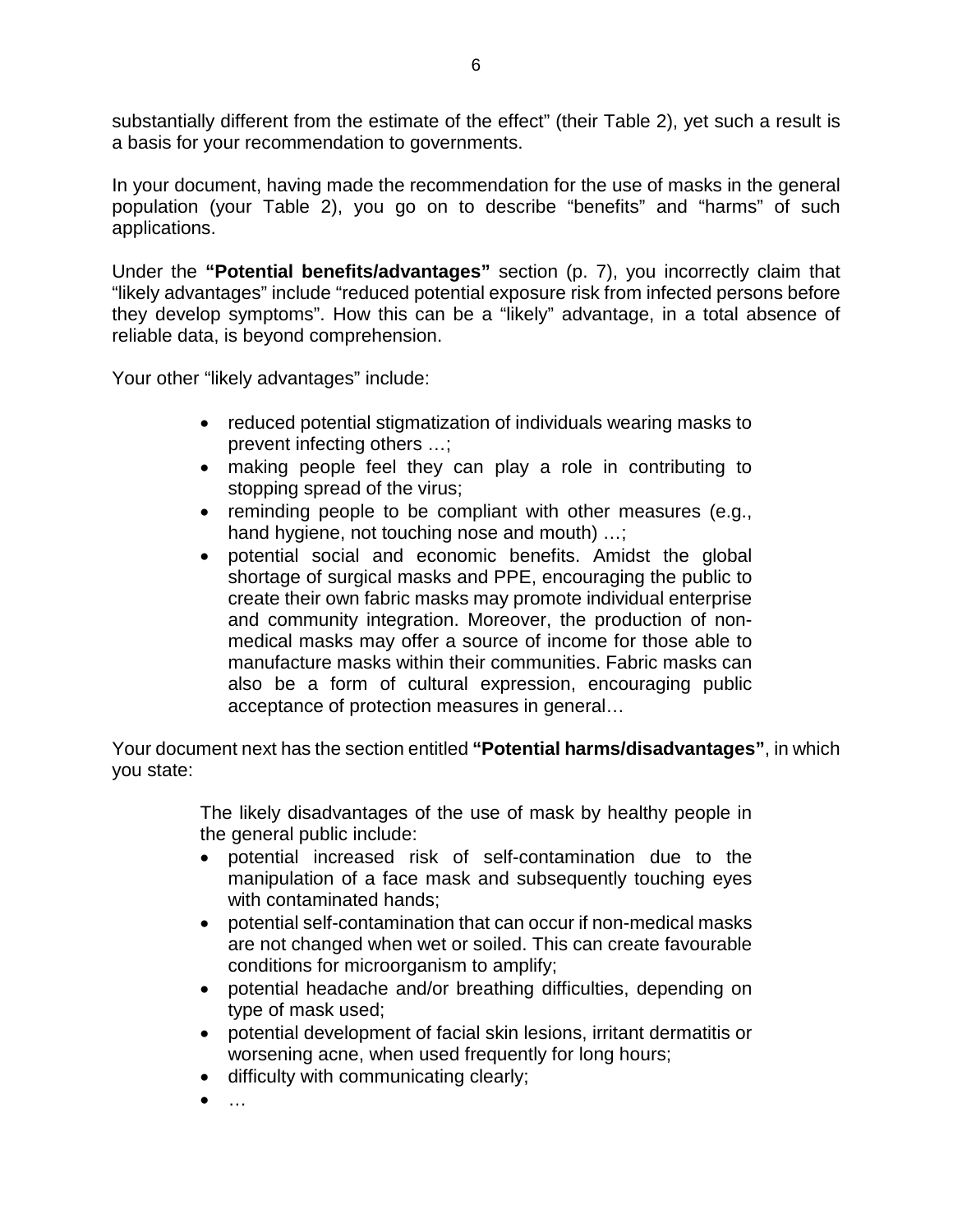• waste management issues; improper mask disposal leading to increased litter in public places, risk of contamination to street cleaners and environment hazard; …

On their face, the harms that you describe are more severe than the benefits. Therefore, we are all the more perplexed by your recommendation, which has no basis in reliable scientific results.

You are correct to point out that masks are collectors and concentrators of pathogenladen substances and materials, in close proximity to the mouth, nose and eyes, such that one might expect contact transmission to occur by way of the said concentration.

A day of collecting pathogens on the mask by inhalation, accompanied by mask touching, and followed by mask removal and disposal or storage, indeed does not sound like a good idea. Can the general public realistically be expected to learn and follow medical protocols of mask safety? Most reliable trials have been made with professional healthcare workers, and found no measurable benefit of masks. Would masks make things worse in a general population? We don't know, but virtually the entire public health establishment including the WHO used to think so.

Furthermore, you have omitted important foreseeable harms, which include the following.

- 1. On the medical side, directly attributable to masks, unanswered questions include: Are large droplets captured by a mask atomized or aerosolized into breathable components? Do virions escape an evaporating droplet stuck to a mask fiber? How do pathogen-laden droplets interact with environmental dust and aerosols captured on the mask, including in polluted environments? Do new, used and cleaned or recycled masks shed fibres or substances that are harmful? What are long-term health effects of constrained and modified breathing from prolonged mask use, both with health care workers and the general public?
- 2. Does imposed or socially coerced mask use induce or contribute to a psychological state of fear and stress, in part or most of the targeted population? Psychological stress is proven to be a factor that can measurably depress the immune system and induce diseases, including: immune response dysfunction, depression, cardiovascular disease and cancer. [4](#page-6-0)
- 3. There is a body of reliable scientific work establishing that a dominant path of transmission of viral respiratory diseases is the smallest size fraction of aerosol particles, that these particles are suspended in the fluid air under conditions of low absolute humidity, that this is the reason for winter seasonality of these diseases, and that transmission occurs indoors (homes, hospitals, shopping centers, daycare centers, airplanes, …) where high densities of the aerosol particles are

<span id="page-6-0"></span>l <sup>4</sup> Cohen, S, Janicki-Deverts, D, Miller, GE (2007) "Psychological Stress and Disease", *JAMA*. 2007; 298(14):1685–1687. doi:10.1001/jama.298.14.1685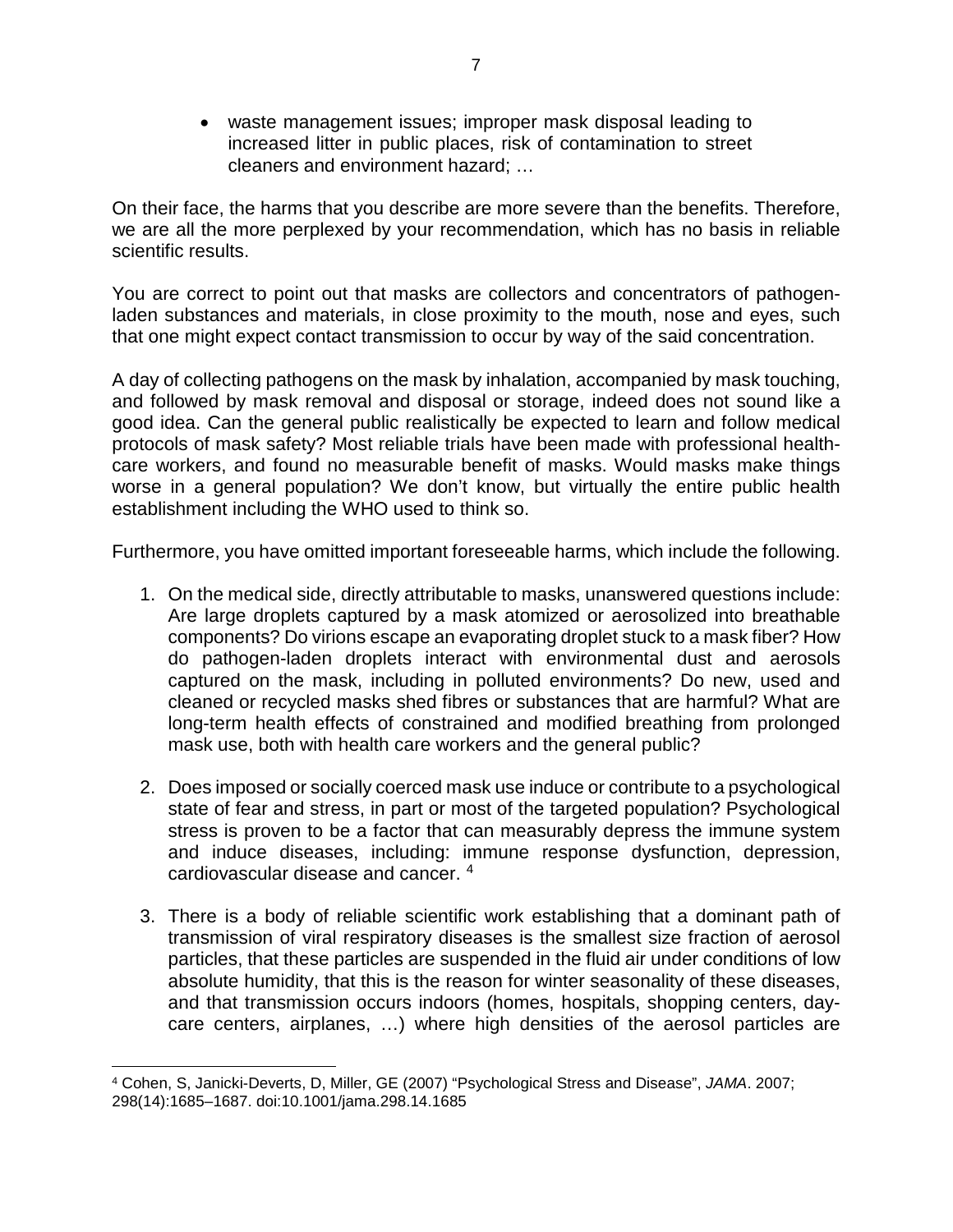suspended in the air in the winters of mid-latitude regions. Therefore, policies of imposed (ineffective) mask wearing provide a cover for corporations and governments to evade their duty of care, which would be to effectively manage the indoor air environments such as not to constitute centres of transmission.

- 4. The WHO recommendation in-effect is "propaganda by policy" that promotes the undemonstrated view that global central planning can significantly and safely mitigate seasonal and pandemic viral respiratory diseases, which have been with us since breathing animals walked on earth, and which co-adapt with our complex immune system. This, in a context where science posturing is malleable, there are billions to be made every season from vaccine sales, vaccine harm liability has been socialized, and reparation for vaccine injury has been made increasingly difficult to access. And, what are the long-term effects of constant large-scale interference with the human immune response to viral respiratory diseases? One cannot fail to notice that your focus is on limiting transmission between healthy individuals and universal artificial immunity programs, rather than on integrated study of immune vulnerability and its determining factors, focusing on those actually at risk.
- 5. Are there detrimental effects on society itself, and the quality and depth of social connection and cohesion, in a society that is masked and distanced? Does the nuclear family or the lone individual become dangerously isolated from the social environment? Our primary schools have been made into nightmares. The promoted distancing is a social experiment of dystopia on a global scale, across cultures and peoples, planned to become routine.
- 6. When State power is applied in an absence of a valid scientific basis, and with little parliamentary debate, it constitutes arbitrarily applied power. Imposing masks is such a coercive power. What are the long-term societal consequences of habituation to arbitrarily applied State power? The recent scientific study of Hickey and Davidsen (2019) provides a theoretical foundation that such habituation is part of a progressive degradation towards a totalitarian state, depending on the degree of authoritarianism (whether individual contestation is effective) and the degree of violence (magnitude of the penalty for disobeying). [5](#page-7-0)
- 7. Of great concern to the Ontario Civil Liberties Association are the direct and pernicious violations of civil rights and personal dignity, which forced masking embodies. These violations are multi-faceted.
- i. In a free and democratic society, the individual has a presumed right to make their own evaluation of personal risk when acting in the world. Individuals evaluate risk, as a deeply personal matter that integrates experience, knowledge, personality, and culture, when they decide to walk outside, ride a

<span id="page-7-0"></span>l <sup>5</sup> Hickey, J, Davidsen, J (2019) "Self-organization and time-stability of social hierarchies", *PLoS ONE* 14(1): e0211403.<https://doi.org/10.1371/journal.pone.0211403>